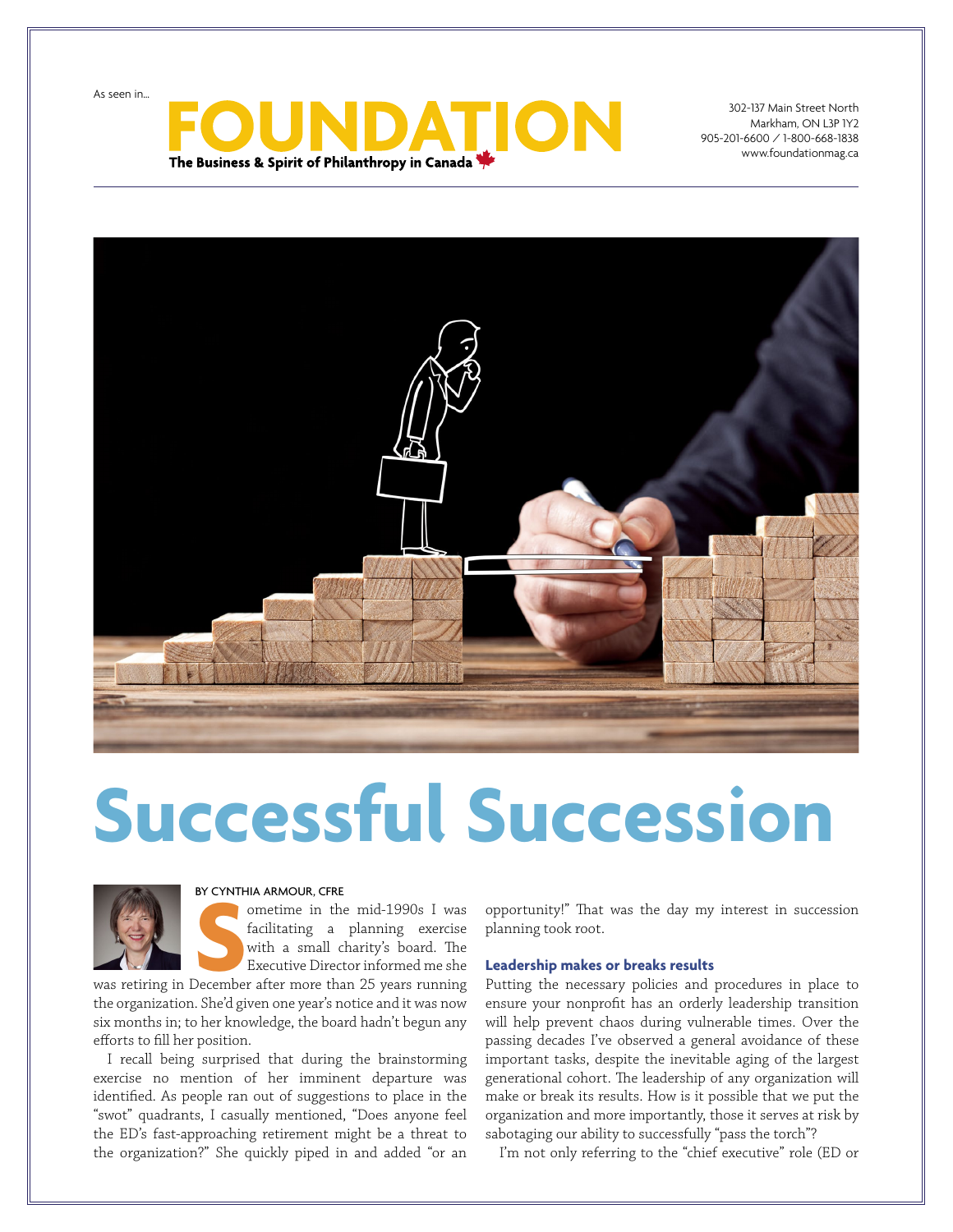CEO interchangeably) and the huge impact on our sector of retiring baby boomers...further fuelled by pandemic burnout and The Great Resignation (in charities and beyond). Leadership includes the board of directors and filling those shoes is increasingly difficult. However, board succession will have to be a topic for another discussion.

Today I'm concerned about the stability and continuity of so many organizations whose leadership teams have failed to build upon the tenuous strand their success depends upon.

#### **Affordable leadership training and support**

It turned out that the board of the above-mentioned charity didn't know where to start in their search for a new ED and that reality totally paralyzed them. Additionally, they were located in a remote part of Ontario (Canada) destined to make their search even more challenging (which just reinforces why they should have been thinking about replacement long before her retirement was looming.)

I was travelling the province in those days as a fundraising trainer and quickly realized that fundraising problems usually stem from inexperienced leadership (and wishful thinking). Thanks to a significant capacity-building grant, access to my services was a "benefit of membership" in a provincial association. We were able to broaden training to cover governance 101 and include risk management.

I welcome and applaud affordable education for those committed to a cause. Since the pandemic, I've taken two extraordinary courses (now online) with Third Sector Company based in Seattle. I'm a lifelong learner who's continued my studies for the last 40+ years and I'm totally enthused by the thought-provoking knowledge I've gained through their academies, roundtables, case studies and research-to-practice sessions. Perhaps the most enlightening moments come from the discussions with people across North America as we attempt to put theory into practice. The bonus for Canadians is, in a gesture to be equitable they accept our tuition at par.

#### **The board's role in choosing the right leader**

Nonprofit board members have a number of critical (often misunderstood) responsibilities and one of the most important ones is the selection and support of the chief executive. They have a few options: promote from within; conduct the search themselves (with inadequate expertise for

the task?); retain an executive search firm with whom a hiring team works; or consider an interim executive. Done properly, the board's search will have lasting benefits that spread like ripples within and beyond the organization; done hastily or naively, the costs go well beyond the financial ramifications (which, according to various researched sources spanned 30 percent of the employee's first year wages to 213 percent of their annual salary...suffice it to say, it's expensive!)

The non-monetary costs of a bad hire are potentially even more expensive than a bruised budget. Consider everyone's time required to recruit more than once (Conference Board of Canada calculates the average time-to-hire a chief executive at 15 weeks), along with the added supervision, documentation and reporting necessary when a candidate doesn't live up to legitimate (or idealistic) expectations and the toll that takes on competent employees who take up the slack. The wrong leader can result in reduced productivity and momentum, a potentially-damaged reputation, lost staff, volunteer, client,

*"The wrong leader can result in reduced productivity and momentum."*

donor or funder confidence, decreased team effort, or low staff and board morale triggering a further exodus. Sadly, there is a generally-oppressive atmosphere that doesn't inspire confidence, or attract the talent necessary to get the organization out of the doldrums (i.e. stuck on windless waters!) Recovering from such drastic results can take years.

Finding the right individual to lead your organization,

particularly in these uncertain times requires a strategic and coordinated team effort. Ideally leadership development is imbedded in your organizational culture — rather than an episodic event instigated by a staff member's planned or sudden departure? If your board has yet to embrace the priority of succession planning and supported the steps necessary to foster the growth of leaders from within, all the more reason to consider calling in the experts. In the words of one of my Third Sector colleagues "this is chess not checkers!"

#### **Interim Executives - A misunderstood term and an evolving calling**

In the first class of the Interim Executives Academy Jeffrey Wilcox said, "Think of yourselves as emergency room physicians". I immediately thought "triage" and have since concluded (after 3+ decades of examination) many not-forprofits are unknowingly hemorrhaging internally, which means their life-threatening issues aren't immediately visible (to them or potential employees).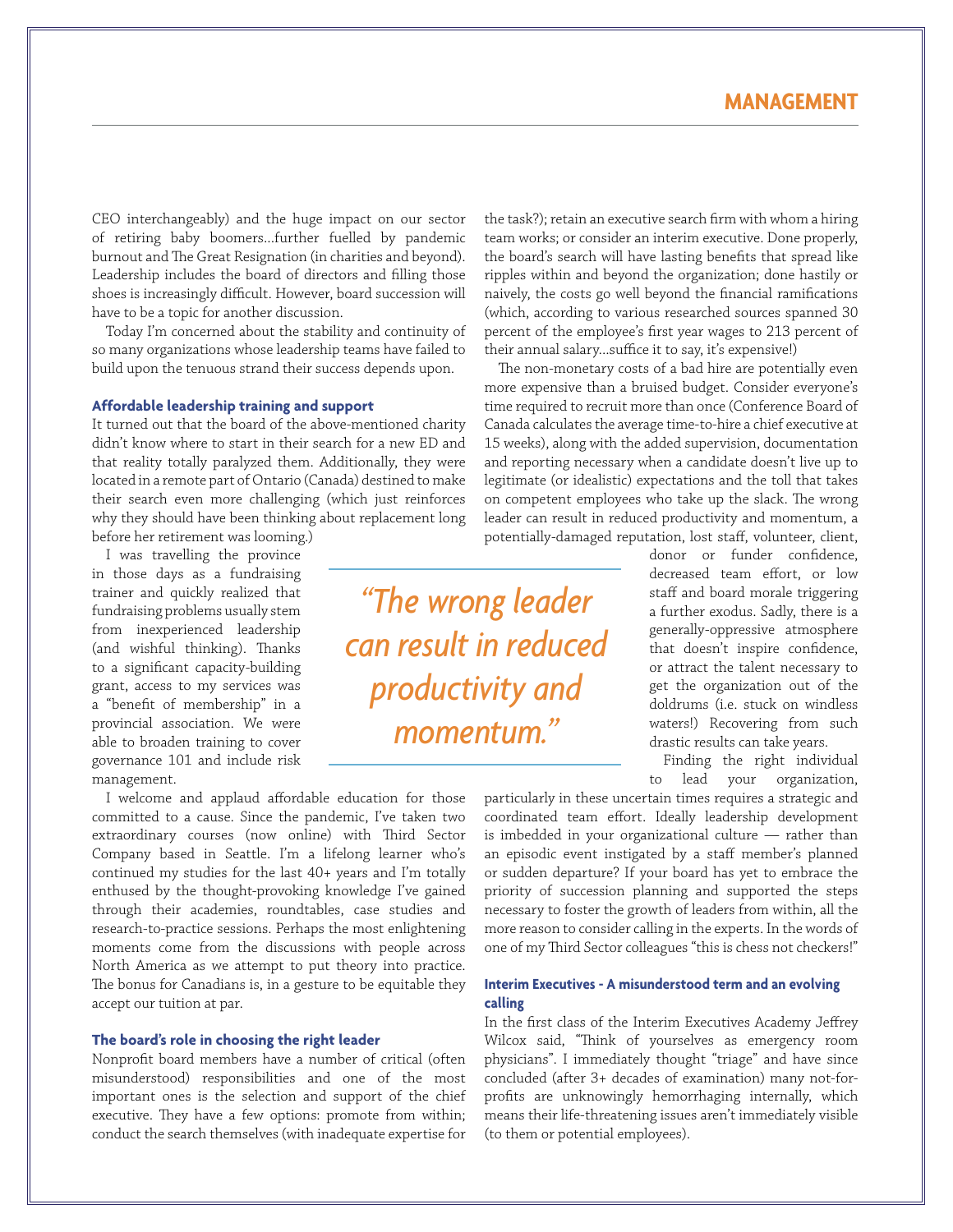## **MANAGEMENT**

One article I found useful was entitled *Interim Director: Place Holder or Catalyst for Change*, obviously with two entirely different outcomes. To reinforce the confusion, many of the interim job postings I found used "acting" and "interim" interchangeably and upon further investigation, one blog said neither title is desirable on your resume because they suggest impermanence; it failed to acknowledge that some leaders are inspiring agents of change and can navigate resistance with patience, respect and support.

My colleague Jane Garthson, who introduced me to Third

Sector Company (and surpasses my lifelong learning pursuits), provided some insightful reflections. She's been an Interim ED at least three times so I asked her what she'd do differently as a graduate of the Academy. Her reply was to build in far more structure and reporting mechanisms that she wished she'd known to do during her previous contracts.

Jane's perspective and so many others I've heard from who've been interims prior to our studies together have expressed similar sentiments. Key principles that ground interim management are that it's purposeful, transformational, methodical and profound. With thirteen protocols and six phases of strategic interim leadership being constantly reinforced, this work has been guided by respected experts who've collaborated to evolve this professional calling.

Despite my constant curiosity, decades of studies and 31 years of consulting, I haven't experienced such an intentional, practical and ethical approach that has also taught me volumes about JEDI (justice, equity, diversity & inclusion). An interim executive is not a consultant, even if we share some of the same talents. If I pursued this role I'd need to know when to delegate so I don't venture down a path of familiarity and miss a signal in an area I'm less confident. Finally, interim executives are never prospective applicants and nor do they want the full-time job; their role (ideally 9 months and often 12 months or more) is to help ensure the success of their successor!

Personally, I prefer the term "transitional leaders" because I value and admire that their priority is to bridge the gap between the organization's past and future. This is a noble role that challenges even the most highly skilled leaders and every one of them I've met over the past year is still motivated to learn and share their expertise (and scars for educational purposes) with their peers.

I'll admit that my desire to rebrand this role may fall on

deaf ears, despite its evolving nature. It seems to have been a misnomer (imho) for many years. There's even a 20 year old Institute of Interim Management in the UK complete with a Code of Conduct and an interesting survey online that's worth investigating.

#### **The benefits of a transitional leader**

Let's reframe the challenge and get back into the emergency room. Just because ER physicians can't see an open wound doesn't mean internal hemorrhaging isn't ruled out without

> meticulous and skilled examination. Finding your next chief executive is a rare opportunity, particularly in cases of founder's or longterm leader's departures. Any CEO who's been in that role for at least 5 years will have influenced the organizational culture significantly. It's worth the investment to let an objective expert, working with

a selected transition team, take your organization's "vital signs" before making any hasty and potentially (or inevitably) costly decisions. Leaders who follow in the footsteps of a veteran ED often become an "interim" whether intentional or not!

What differentiates a transitional leader from a newly hired ED is the intended interim is a skilled, unbiased and sensitive "truth-teller" with an extraordinary knack for questioning, listening, actually hearing and responding; they understand resistance to change and maintain the clear purpose of preparing the organization and its team for the future lead role.

That depth and breadth of objective honesty isn't possible for a permanent CEO who is not only on a steep learning curve, they must establish long-term relationships with staff, board, clients, volunteers and investors. Truth telling from their perspective is frequently detrimental.

While a new hire takes time to get oriented and create a (pleasing) plan for their first hundred days, the transitional interim can hit the ground running with specialized skills that meet unique current needs. Their methodical process follows a proven strategy that builds mission alignment, creates short-term work plans and offers solutions to the most demanding challenges. By the very nature of their temporary role they can instil a sense of urgency. Finally and perhaps most important to the board, the transitional leader is there to help the organization identify and successfully select the right permanent hire.

# *"Truth-telling from their perspective is frequently detrimental."*